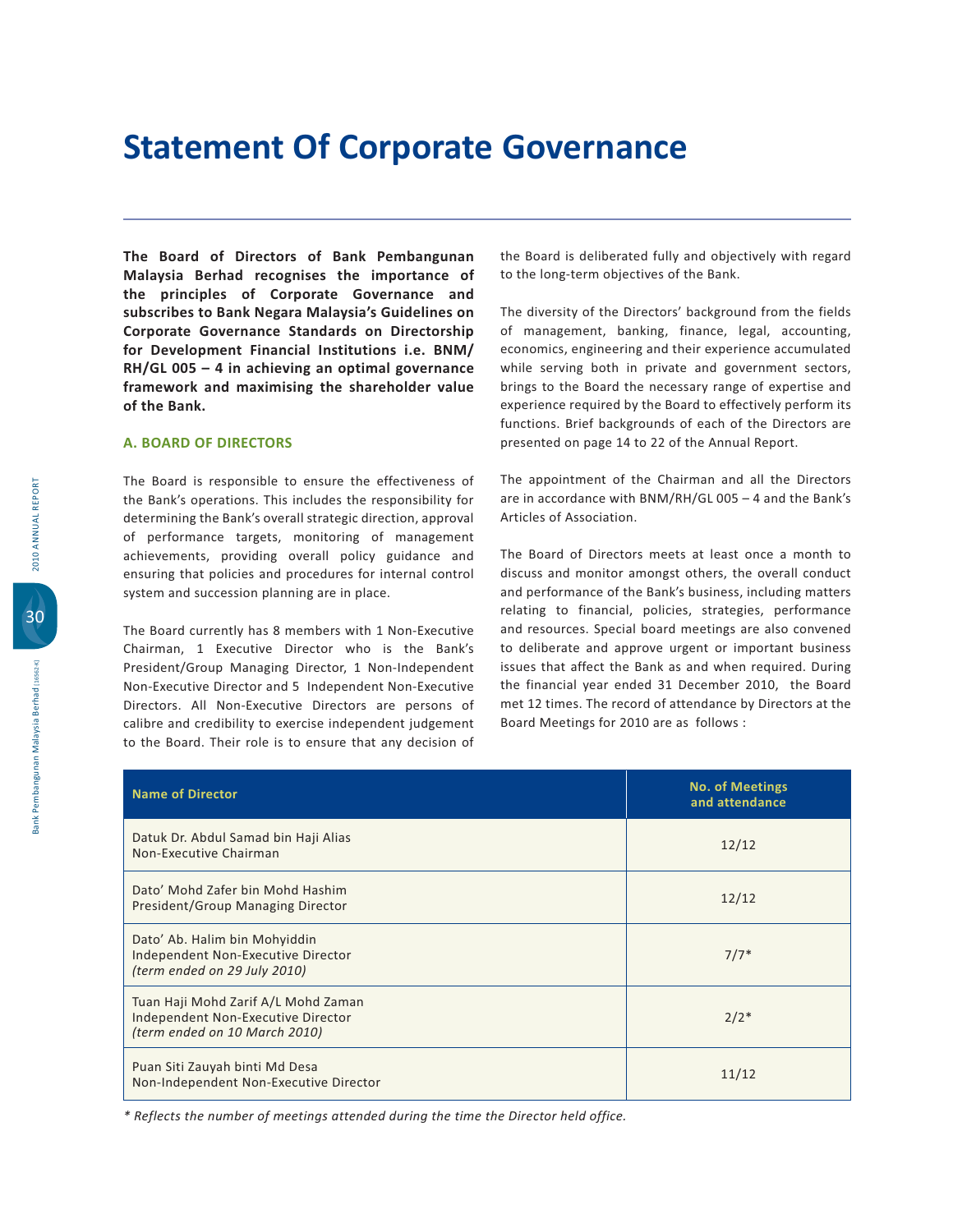| <b>Name of Director</b>                                                                                                 | <b>No. of Meetings</b><br>and attendance |
|-------------------------------------------------------------------------------------------------------------------------|------------------------------------------|
| Tuan Syed Hussain bin Syed Hamzah<br>Independent Non-Executive Director<br>(term ended on 5 October 2010)               | $9/9*$                                   |
| <b>Fncik Zainul Rahim bin Mohd Zain</b><br>Independent Non-Executive Director<br>(appointed on 8 March 2010)            | $9/10*$                                  |
| Kapten A Ghani bin Ishak<br>Independent Non-Executive Director<br>(appointed on 26 March 2010) (demise on 21 March 211) | $10/10*$                                 |
| Tan Sri Faizah binti Mohd Tahir<br>Independent Non-Executive Director<br>(appointed on 1 June 2010)                     | $7/7*$                                   |
| Dato' Dr Syed Jaafar bin Syed Aznan<br>Independent Non-Executive Director<br>(appointed on 1 June 2010)                 | $7/7*$                                   |
| Datuk Idris bin Abdullah @ Das Murthy<br>Independent Non-Executive Director<br>(appointed on 1 December 2010)           | $1/1*$                                   |

*\* Reflects the number of meetings attended during the time the Director held office.*

### **B. SUPPLY OF INFORMATION**

Directors are provided with notices and Board papers prior to Board Meetings to give Directors time to deliberate on issues raised at meetings.

All Directors have direct access to the services of the Company Secretary and to the Senior Management. Independent professional advice is also made available to Directors in furtherance of their duties in the event such services are required.

## **C. TRAINING AND DEVELOPMENT OF DIRECTORS**

Newly appointed Directors are required to attend an induction programme organized by the Management to brief on the Bank's history, operations and financial performance to enable them to have first hand understanding of the Bank's operations. At the induction programme, Heads of Functions/Chief Executive Officer

of the main subsidiaries will brief the new Directors on their areas of responsibilities to provide the Directors with background knowledge of the Bank as well as a platform to establish initial interaction with the key senior officers.

The members of the Board keep abreast with developments in the banking industry by attending conferences and seminars held in Malaysia and abroad for their continuing education and skills improvement.

The Bank also encourages Directors to attend talks, training programmes and seminars to update themselves on new developments in the business environment.

## **D. COMMITTEES**

There are five Board Committees established to assist the Board in discharging its duties and responsibilities, namely the Credit Committee of the Board, Audit and Examination Committee, Nominating Committee, Remuneration Committee and Risk Management Committee.

31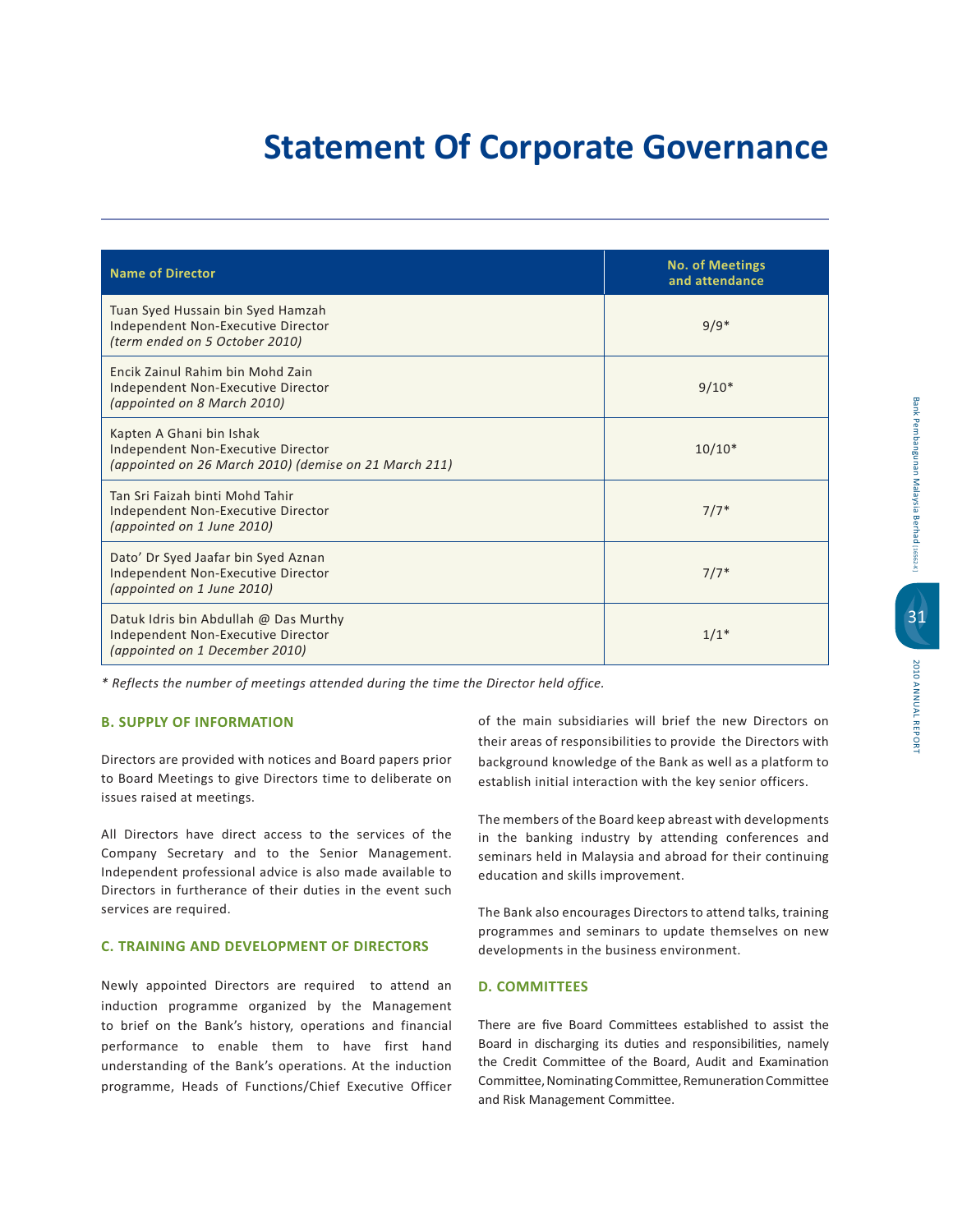## **CREDIT COMMITTEE OF THE BOARD**

## **5% 6**

The primary objective of the Credit Committee of the Board (CCB) is to perform supervisory and oversight role of loan approval and to ensure adequate risk management processes are in place.

## **2. Functions and Responsibilities**

- Veto power to challenge, reject loan and modify the terms of all loans related financing facilities.
- To approve "policy loans" and loans which are required by statute to be approved by the Board, provided that the initial filter of approval is conducted by the fulltime executive committee.
- Recommend, verify and endorse all cases of write-offs to the Board of Directors for final approval.
- . Have full authority to seek/obtain any information it requires from any employee of the Bank and to commission any investigations, reports or surveys, which it deems necessary.
- Appoint or obtain any outside legal or other professional consultation which it deems necessary, at the Bank's expense.
- To approve and endorse any recommendation from the approving authority in cases of ambiguity and/or enhancement in credit risk.

## **8%2**

Based on the Term of Reference of CCB, the meeting is to be held once a fortnight or when necessary. During the financial year 2010 the CCB held 19 meetings. The members of the Committee and their record of attendance are as follows:

| <b>Name of Director</b>                                                             | <b>No. of Meetings</b><br>and attendance |
|-------------------------------------------------------------------------------------|------------------------------------------|
| Datuk Dr. Abdul Samad bin Hj Alias, Chairman                                        | 17/19                                    |
| Dato' Ab. Halim bin Mohyiddin<br>(term ended on 29 July 2010)                       | $7/9*$                                   |
| Tuan Haji Mohd Zarif A/L Mohd Zaman<br>(term ended on 10 March 2010)                | $4/4*$                                   |
| Puan Siti Zauyah binti Mohd Desa                                                    | 18/19                                    |
| Encik Zainul Rahim bin Mohd Zain<br>(appointed on 9 April 2010)                     | $13/14*$                                 |
| Kapten A Ghani bin Ishak<br>(appointed on 9 April 2010)<br>(demise on 21 March 211) | $14/14*$                                 |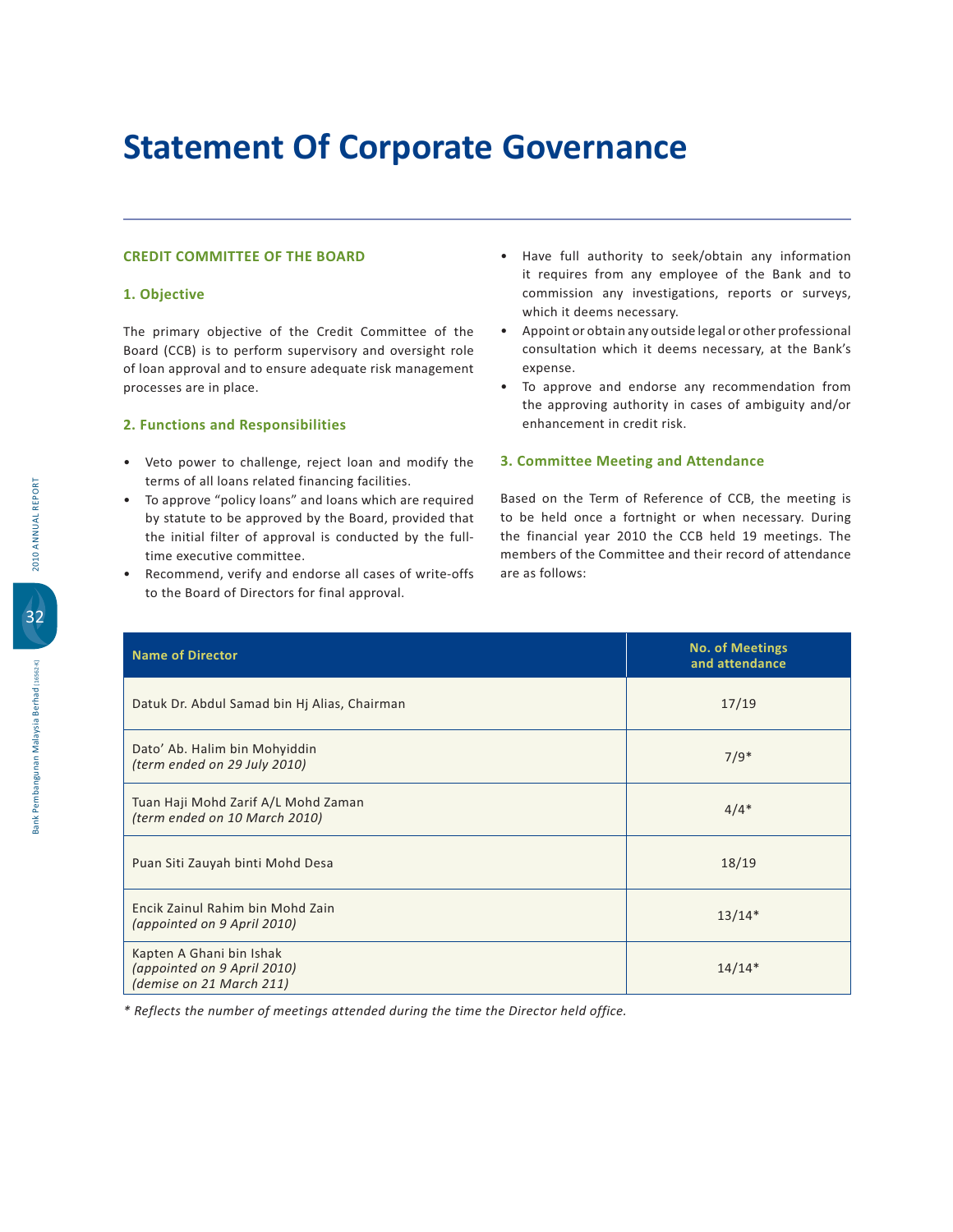## **-Property Proprieties**

## **AUDIT AND EXAMINATION COMMITTEE**

## **5% 6**

The objective of the Audit and Examination Committee (AEC) is to review the financial condition of the Bank and its subsidiaries, its internal controls, performance and findings of the Internal Auditors, and to recommend appropriate remedial action regularly.

## **2. Functions and Responsibilities**

The functions and responsibilities of the AEC are as follows:

- Recommend to the Board on the appointment of External Auditors, the fee and other matters pertaining to the resignation or termination or change of External Auditors.
- Review with External Auditors:
	- (a) Their audit plan.
	- (b) Their evaluation of the system of internal control.
	- (c) Their audit report.
	- (d) Their management letter and management's response.
	- (e) The assistance given by the management and staff to the External Auditors.
- Carry out the following with regards to the internal audit function:
	- (a) Review the adequacy of scope, functions and resources of the internal audit function and that it has the necessary authority to carry out its work.
	- (b) Review and approve internal audit plan, programme and processes.
	- (c) Review audit reports and consider adequacy of Management's actions taken on audit findings or recommendations.
	- (d) Recommend to the Nominating Committee of the Board on the appointment and termination of the Head of Internal Audit.
	- (e) Recommend to the Remuneration Committee of the Board on the remuneration of the Head of Internal Audit.
	- (f) Review any appraisal or assessment of members of the internal audit function as well as decide on

their remuneration package, excluding the Head of Internal Audit.

- Receive and consider reports relating to the perpetration and prevention of fraud.
- Review the Bank's compliance with the related Government's regulations.
- Review the first six months result and the year-end financial statement prior to its submission to the Board for approval.
- The review of the year-end financial statement, whereby the presentation to the AEC will be conducted by the External Auditors, focuses particularly on:
	- (a) Any major changes in the accounting policy or its implementation.
	- (b) Adequacy of provisions against contingencies, bad and doubtful debts.
	- (c) Significant and unusual events.
	- $(d)$ ) Compliance with accounting standards and other legal requirements.
- Ensure the prompt publication of annual accounts.
- Discuss any problem and reservations that may arise from the interim and final audits, as well as any matter which the External Auditors may wish to discuss (in the absence of management where necessary).
- Review any related party transactions and conflict of interest situation that may arise in the Bank or within the Banking group including any transaction, procedure or conduct that raises questions of management integrity.
- Preparation of an AEC report at the end of each financial year, which will be published in the Bank's Annual Report.
- Review and endorse the status and progress of Management's responses and corrective measures on issues raised in the BNM Examination Report, before it is tabled to the Board for approval.
- The AEC shall also report on the following to the Board to enable the Board in preparing an AEC Report for the Bank's Annual Report:
	- (a) The composition of the AEC, including name, designation and directorship of the members and whether the Director is independent or otherwise.
	- (b) The terms of reference of AEC.
	- (c) The number of AEC meetings held in the financial year and details of attendance of each member.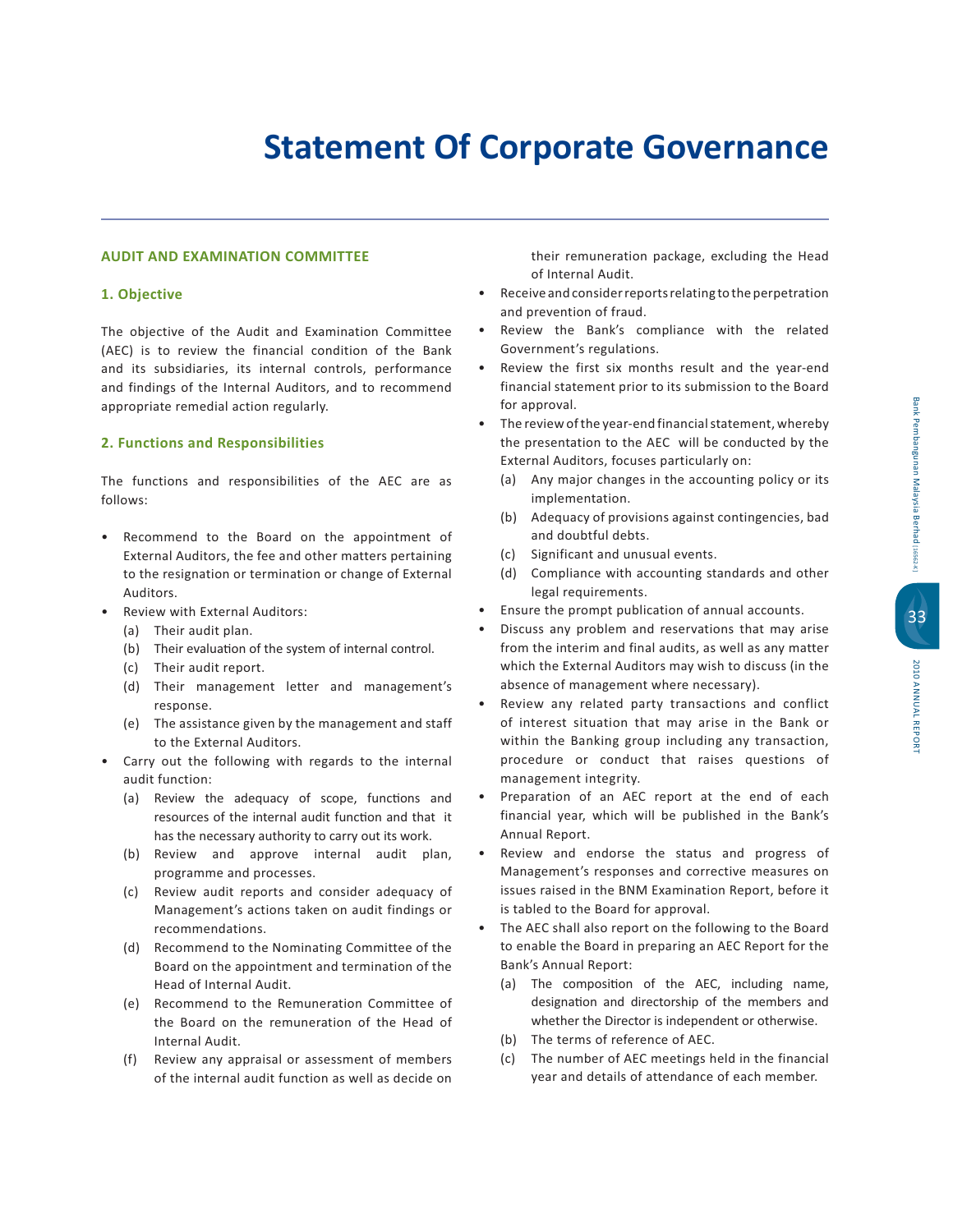- (d) A summary of the activities of the AEC in the discharge of its functions and duties for the financial year.
- (e) A summary of the activities of the Internal Audit Department.
- . The AEC shall update the Board on the issues and concerns discussed during their meetings including those raised by External Auditors and where appropriate, make the necessary recommendation to the Board.
- The AEC shall review the Policies on Significant / Sensitive Payments and Executive Expenditures and where appropriate, make the necessary recommendations to the Board.

## **3. Committee Meeting and Attendance**

Based on the Term of Reference of AEC, the meeting is to be held at least 4 times a year. During the financial year 2010 the AEC held 7 meetings. The members of the Committee and their record of attendance are as follows:

| <b>Name of Director</b>                                                 | <b>No. of Meetings</b><br>and attendance |
|-------------------------------------------------------------------------|------------------------------------------|
| Dato' Ab. Halim bin Mohyiddin, Chairman<br>(term ended on 29 July 2010) | $4/4*$                                   |
| Tuan Haji Mohd Zarif A/L Mohd Zaman<br>(term ended on 10 March 2010)    | $1/1*$                                   |
| Puan Siti Zauyah binti Md Desa<br>(term ended on 28 July 2010)          | $4/4*$                                   |
| Encik Zainul Rahim bin Mohd Zain<br>(appointed on 9 April 2010)         | $6/6*$                                   |
| Tan Sri Faizah binti Mohd Tahir<br>(appointed on 28 July 2010)          | $3/3*$                                   |
| Dato' Dr Syed Jaafar bin Syed Aznan<br>(appointed on 28 July 2010)      | $3/3*$                                   |

*\* Reflects the number of meetings attended during the time the Director held office.*

### 1. Objective

The objective of the Nominating Committee (NC) is to establish a documented, formal and transparent procedure for the appointment of Directors, President/ Group Managing Director and key Senior Executives (Vice President who is also a Head of Function and above) and to assess the effectiveness of individual Directors, the Board as a whole and the various committees of the Board, President/Group Managing Director and key Senior Executives (Vice President who is also a Head of Function and above).

### **2. Functions and Responsibilities**

The functions and responsibilities of the NC are as follows:

• Establishing minimum requirements for the Board and the President/Group Managing Director to perform their responsibilities effectively. It is also responsible for overseeing the overall composition of the Board in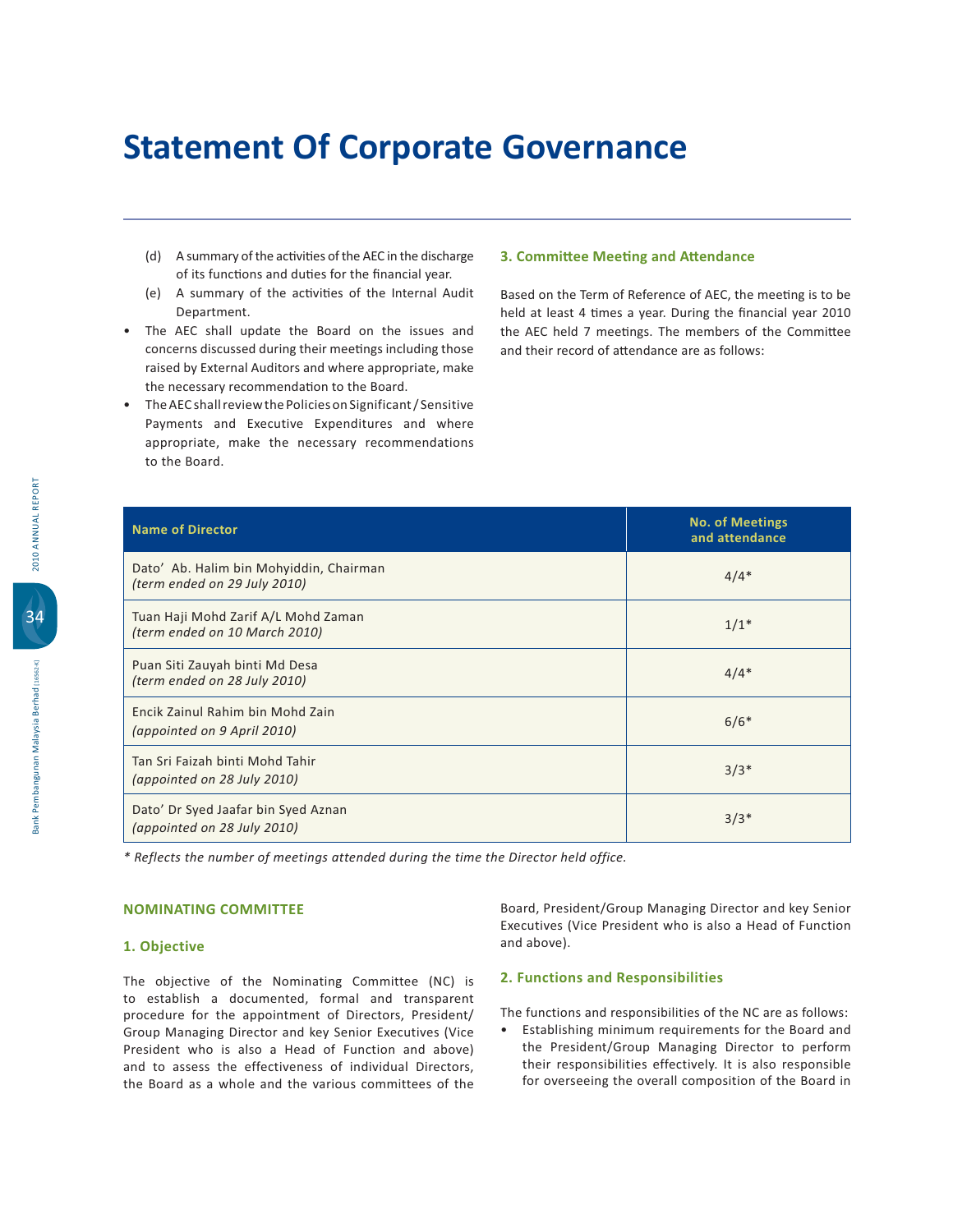terms of the appropriate size and skills, the balance between Executive Directors, Non-Executive and Independent Directors, and mix of skills and other core competencies required through annual reviews.

- Recommending and assessing the nominees for directorship, the Directors to fill board committees, as well as nominees for the President/Group Managing Director position. This includes assessing Directors and the President/Group Managing Director proposed for reappointment, before an application for verification is submitted to Bank Negara Malaysia.
- Establishing a mechanism for formal assessment and assessing the effectiveness of the Board as a whole, the contribution by each Director to the effectiveness of the Board, the contribution of the Board's various committees and the performance of the President/ Group Managing Director.
- Recommending to the Board on removal of a President/ Group Managing Director if he is ineffective, errant or negligent in discharging his responsibilities.
- Ensuring that all Directors undergo appropriate induction programmes and receive continuous training.
- Overseeing appointment and management succession planning of key senior executives (Vice President who is also a Head of Function and above), and performance evaluation of Senior Vice President, Chief Operating

Officer and President/Group Managing Director and recommending to the Board the removal of key Senior Executives (Vice President who is also a Head of Function and above) if they are ineffective, errant and negligent in discharging their responsibilities.

The President/Group Managing Director be given the authority to assess and evaluate candidates for new appointments, negotiate and determine the salary, benefits and terms and conditions of service for the positions of Vice President who is also a Head of Function and above and thereafter it would be tabled to the Nominating Committee for approval and thereafter to the Board Directors for notation.

That the performance evaluation of Vice President (Head of Function) is delegated to the President/Group Managing Director.

• Propose the appointment of Board members to the Board of Directors of subsidiary companies.

## **3. Committee Meetings and Attendance**

Based on the Term of Reference of NC, the meeting is to be held at least once a year. During the financial year 2010, the NC held 5 meetings. The members of the Committee and their record of attendance are as follows:

| <b>Name of Director</b>                                                                     | <b>No. of Meetings</b><br>and attendance |
|---------------------------------------------------------------------------------------------|------------------------------------------|
| Tuan Haji Mohd Zarif A/L Mohd Zaman, Chairman<br>(term ended on 10 March 2010)              | $1/1*$                                   |
| Dato' Ab. Halim bin Mohyiddin<br>(term ended on 29 July 2010)                               | $3/3*$                                   |
| Puan Siti Zauyah binti Mohd Desa                                                            | 5/5                                      |
| Encik Zainul Rahim bin Mohd Zain<br>(appointed on 31 March 2010)                            | $3/4*$                                   |
| Kapten A Ghani bin Ishak, Chairman<br>(appointed on 31 March 2010) (demise on 21 March 211) | $4/4*$                                   |
| Tan Sri Faizah binti Mohd Tahir<br>(appointed on 26 August 2010)                            | $2/2*$                                   |
| Dato' Dr Syed Jaafar bin Syed Aznan<br>(appointed on 30 September 2010)                     | $1/1*$                                   |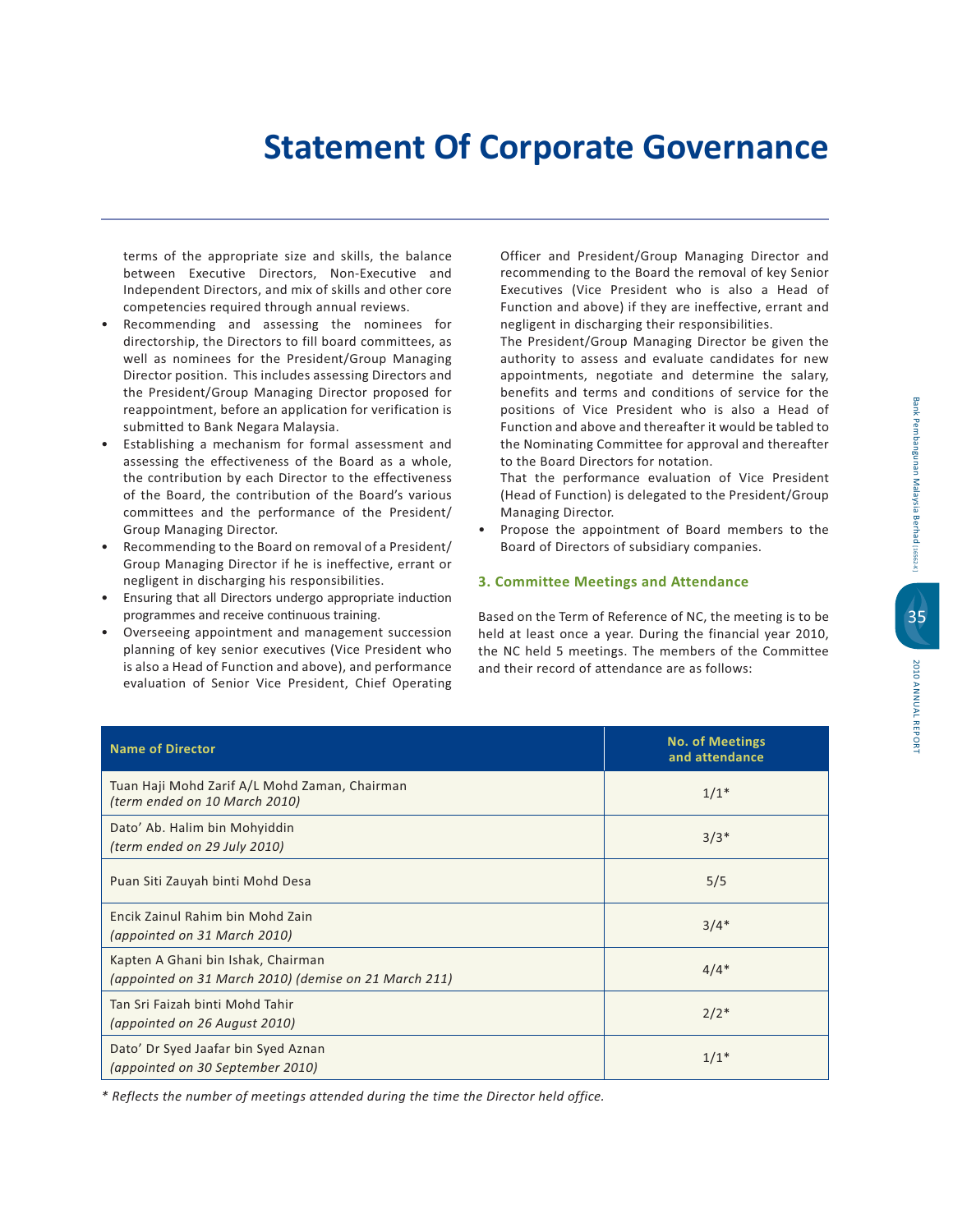## **REMUNERATION COMMITTEE**

## **5% 6**

The objective of the Remuneration Committee (RC) is to provide a formal and transparent procedure for developing a remuneration policy for Directors, President/Group Managing Director and key Senior Executives (Vice President who is also a Head of Function and above) and ensuring that compensation is competitive and consistent with the Bank's culture, objectives and strategy.

### **2. Functions and Responsibilities**

The functions and responsibilities of the RC are as follows:

- Recommending a framework of remuneration for Directors, President/Group Managing Director and key Senior Executives (Vice President who is also a Head of Function and above). The remuneration policy should:
	- (a) Be documented and approved by the full Board and any changes thereto should be subject to the endorsement of the full Board;
	- (b) Reflect the experience and level of responsibility borne by individual Directors, the President/Group Managing Director and key Senior Executives (Vice President who is also a Head of Function and above);
	- (c) Be sufficient to attract and retain Directors, President/Group Managing Director and key Senior Executives (Vice President who is also a Head of Function and above) of caliber needed to manage the Bank successfully; and
- (d) Be balanced against the need to ensure that the funds of the Bank are not used to subsidise excessive remuneration packages.
- Recommending specific remuneration packages for Directors, President/Group Managing Director and key Senior Executives (Vice President who is also a Head of Function and above). The remuneration packages should:
	- (a) Be based on an objective consideration and approved by the full Board;
	- $(b)$ ake due consideration of the assessments of the Nominating Committee of the effectiveness and contribution of the Director, President/Group Managing Director or key Senior Executives (Vice President who is also a Head of Function and above) concerned;
	- (c) Not be decided by the exercise of sole discretion of any one individual or restricted group of individuals; and
	- $(d)$ ) Be competitive and is consistent with the Bank's culture, objective and strategy.
- Endorsing any changes deemed necessary to the schemes, terms of services and new terms for executives and staff of BPMB before submission to the Board of Directors for final approval.

## **8%2**

Based on the Term of Reference of RC, the meeting is to be held at least once a year. During the financial year 2010, the RC held 4 meetings. The members of the Committee and their record of attendance are as follows:

| <b>Name of Director</b>                                                          | <b>No. of Meetings</b><br>and attendance |
|----------------------------------------------------------------------------------|------------------------------------------|
| Tuan Syed Hussein Syed Hamzah, Chairman<br>(term ended on 5 August 2010)         | $3/3*$                                   |
| Dato' Ab Halim bin Mohyiddin<br>(term ended on 29 July 2010)                     | $3/3*$                                   |
| Puan Siti Zauyah binti Mohd Desa                                                 | 4/4                                      |
| Kapten A Ghani bin Ishak<br>(appointed on 9 April 2010) (demise on 21 March 211) | $3/3*$                                   |
| Dato' Dr Syed Jaafar bin Syed Aznan<br>(appointed on 28 July 2010)               | $1/1*$                                   |

*\* Reflects the number of meetings attended during the time the Director held office.*

36